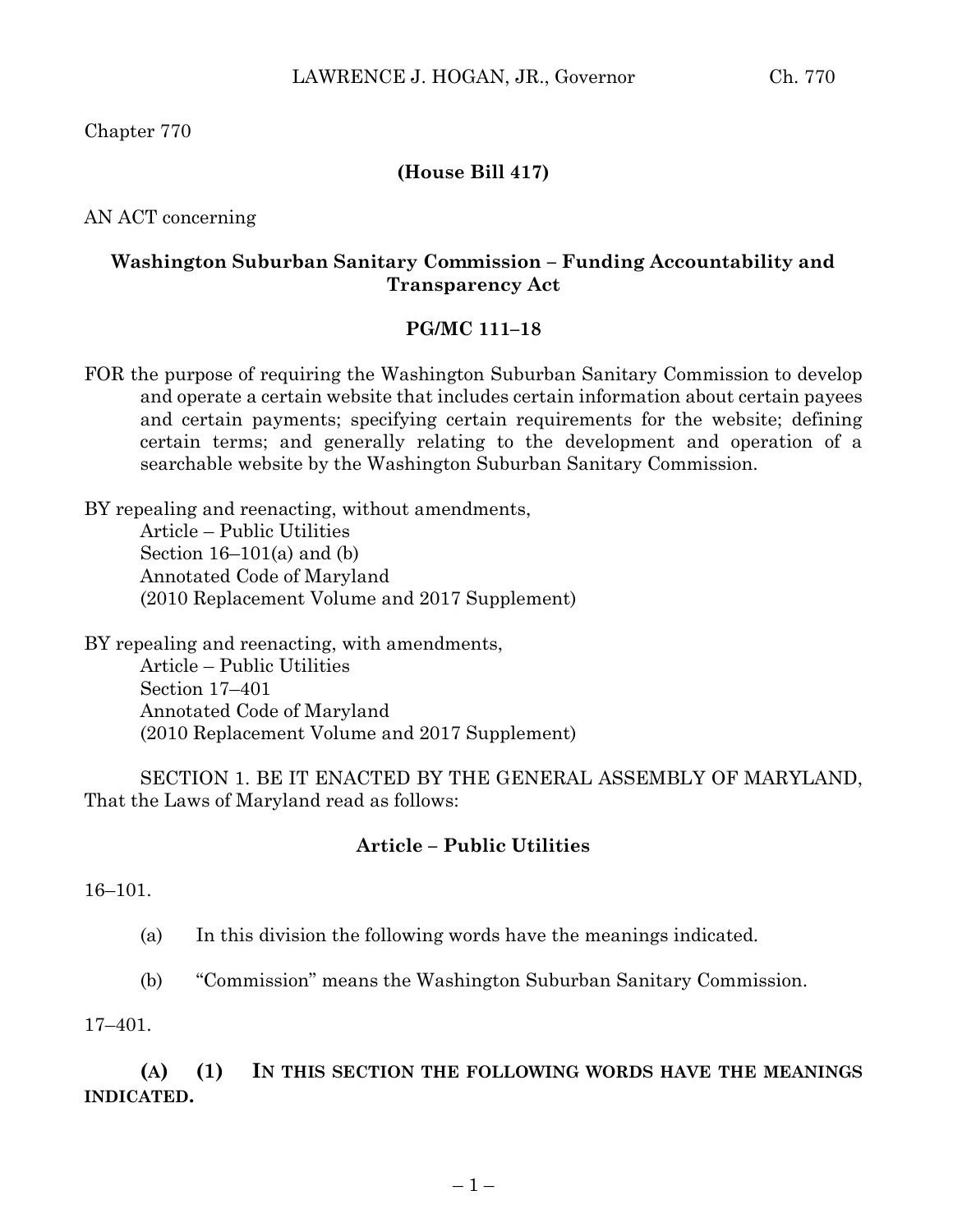**(2) (I) "PAYEE" MEANS A PERSON THAT RECEIVES FROM THE COMMISSION AN AGGREGATE PAYMENT OF \$25,000 IN A SINGLE FISCAL YEAR.**

# **(II) "PAYEE" DOES NOT INCLUDE:**

**1. A COMMISSION EMPLOYEE WITH RESPECT TO THE EMPLOYEE'S COMPENSATION; OR**

**2. A COMMISSION RETIREE WITH RESPECT TO THE RETIREE'S RETIREMENT ALLOWANCE.**

**(3) "SEARCHABLE WEBSITE" MEANS A WEBSITE CREATED IN ACCORDANCE WITH THIS SECTION THAT DISPLAYS AND SEARCHES PAYMENT DATA OF THE COMMISSION.**

**[**(a)**] (B)** The Commission shall:

(1) publish annually in at least one newspaper in Montgomery County and one newspaper in Prince George's County a copy of the current financial statement of the Commission;

(2) employ a certified public accountant licensed to practice in the State to audit the books and accounts of the Commission;

(3) keep available for public inspection during business hours at its principal office the annual audit and current financial statement; and

(4) file annually with the county executives and county councils of Montgomery County and Prince George's County, and the Montgomery County and Prince George's County Senate and House delegations to the Maryland General Assembly a certified copy of the annual audit and current financial statement.

**(C) ON OR BEFORE JANUARY 1, 2020 JULY 1, 2020, THE COMMISSION SHALL DEVELOP AND OPERATE A SINGLE SEARCHABLE WEBSITE ACCESSIBLE TO THE PUBLIC AT NO COST THROUGH THE INTERNET.**

**(D) THE SEARCHABLE WEBSITE SHALL CONTAIN COMMISSION PAYMENT DATA INCLUDING:**

- **(1) THE NAME OF EACH PAYEE RECEIVING A PAYMENT;**
- **(2) THE LOCATION OF THE PAYEE BY POSTAL ZIP CODE; AND**
- **(3) THE AMOUNT OF THE PAYMENT.**